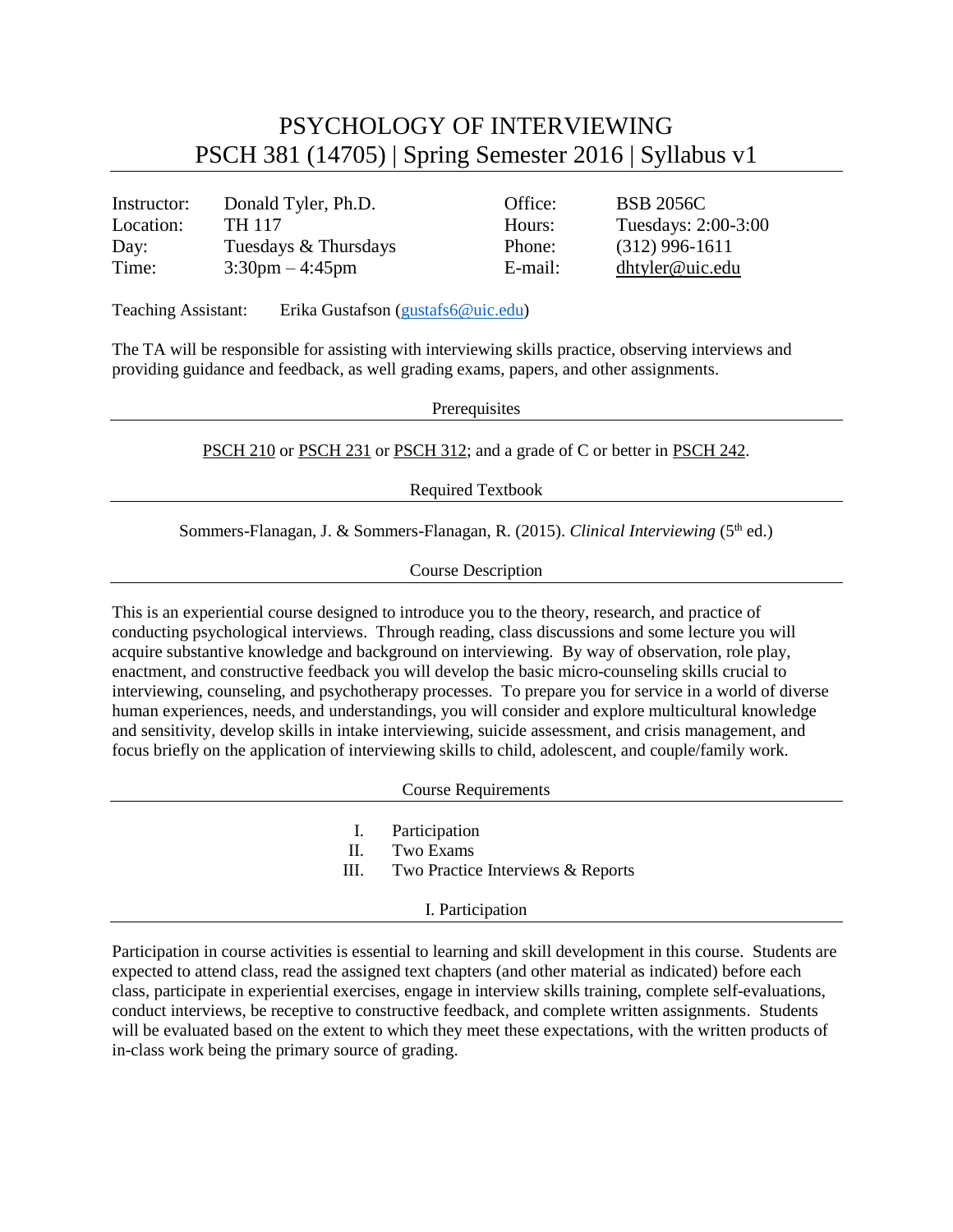Two exams will be given to evaluate student acquisition of knowledge at the midpoint and end of the term respectively. Exam 1 will cover material from chapters 1 through 6, plus chapter 9 of the text. It will focus on the basic skills of interviewing, the interview process, suicide assessment and crisis management. Students are expected to demonstrate proficiency in these basic skills before conducting interviews. Accordingly, students may be required to re-take Exam 1 if adequate proficiency has not been demonstrated. Exam 2 will cover material from chapters 11, 13 and 14. It will focus on use of interviewing skills with special populations (i.e. children, adolescents, couples, families, and diverse groups). Additional information about each exam will be provided to focus student preparation for the exams.

## III. Practice Interviews and Reports

Each student is required to conduct four practice interviews: Two individual interviews with two adults (preferably one male and one female). Two of the interviews will be with a classmate; thus, each student is required to serve as an interviewee for two practice interviews. Two interviews will be with a volunteer. Each student is expected to recruit one person to volunteer to participate as an interviewee. Students will receive written feedback from the course instructor and/or TA following each interview performance in order to promote skill development. Students will also be provided with a video recording of at least two of the practice interviews (with the volunteer). If video recording is not used with the other two practice interviews (with a classmate), students will be required to audio record the two interviews. The DVD and/or audio recordings are to be used as a homework assignment to aid in selfassessment and further cultivate interviewing skills. After completing the interviews, each student is required to write an Interview Report about each person interviewed. The reports will include information gathered from the interview as well as the student's reflections on the experience. The information gathered will be presented in the form of a psychosocial assessment, similar to reports written regularly in professional psychology. More specific guidelines regarding the interviews, feedback, selfassessment, and reports will be posted on Blackboard

|                           |          |         | Grading |    |              |
|---------------------------|----------|---------|---------|----|--------------|
|                           |          | Points* |         |    |              |
| Participation             |          | 60      |         | A: | $93 - 100\%$ |
| Exam 1                    |          | 80      |         | B: | $83 - 92%$   |
| Exam 2                    | $=$      | 60      |         | C: | $73 - 82%$   |
| Interview Report 1        | $=$      | 80      |         | D: | $63 - 72%$   |
| <b>Interview Report 2</b> | $\equiv$ | 80      |         | F: | $0 - 62%$    |
| <b>TOTAL</b>              |          | 360     |         |    |              |

\*The number of points per assignment may be adjusted if one or more assignments are revised.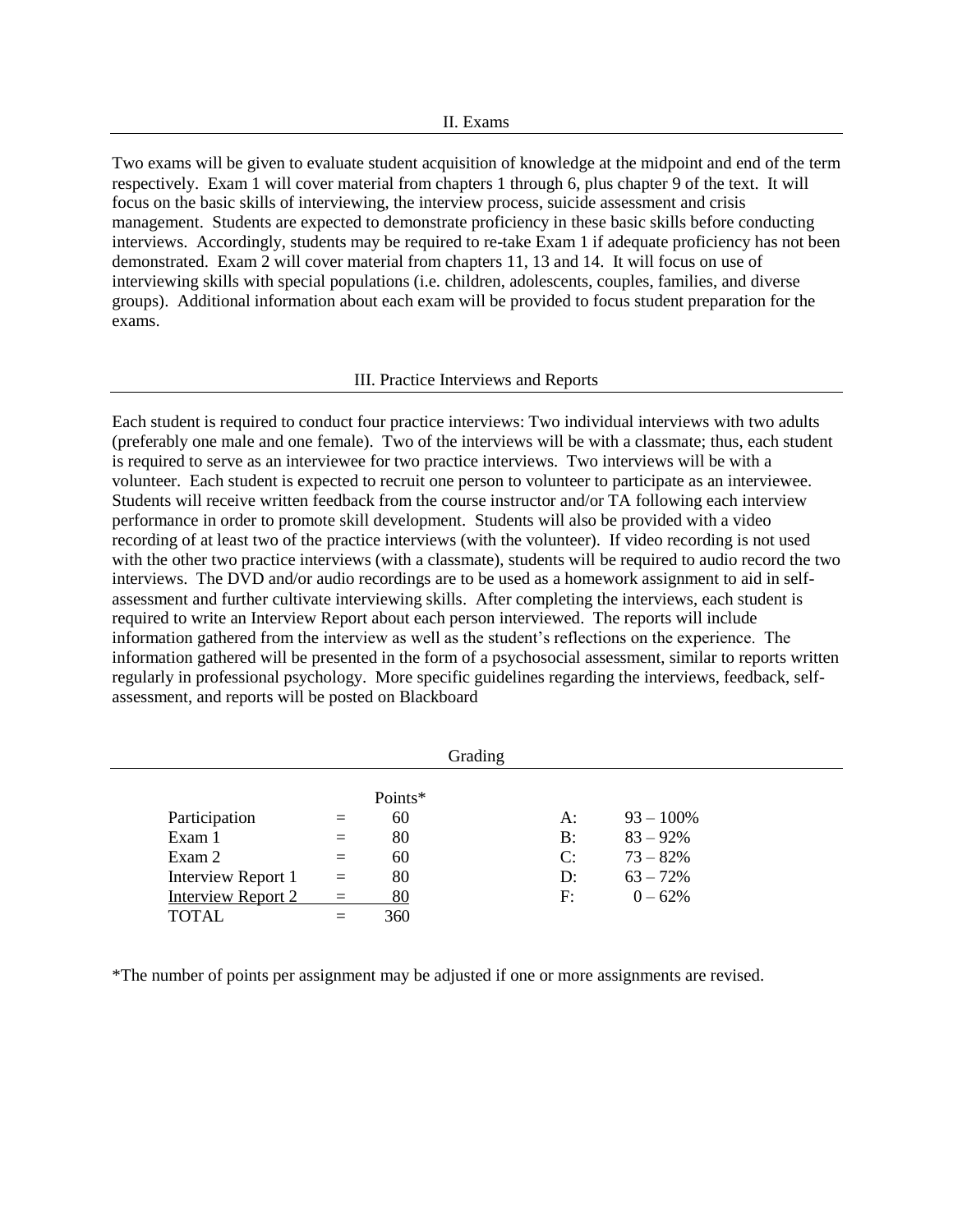- 1. Entering & Leaving Class: Make every effort to be on time for class. If you do arrive late, please enter in a way which minimally disrupts the classroom environment (such as sitting in back). Students are expected to remain in class until dismissed. Early departure may be acceptable for legitimate reasons that are discussed with the instructor in advance.
- 2. Electronic Devices: Students are expected to devote their full attention to class activities. Cell phones and other communication or electronic devices should be turned off or set to silent mode and should not be used in class. Completion of work for other courses or involvement in social media during class time is strictly prohibited. Accordingly—with the exception of note-taking—use of laptops, netbooks, or tablets during class time is prohibited. Exceptions to this rule may be made for compelling educational reasons and must be approved in advance by the instructor.
- 3. Open-Mindedness and Respect: Come to class with an open mind and be willing to listen to alternative viewpoints and perspectives. Students are asked to respect diverse points of view and understand that each person's background and life experiences have shaped who they are today. Religious, moral, or political perspectives are welcome when appropriate, but speech which demeans or oppresses other individuals, or actions that disrupt the classroom will not be tolerated. Students who violate this policy may be asked to leave the classroom and the instructor will contact the appropriate officials in accord with university policy.
- 4. Clinical & Counseling Resources: It is not unusual for topics covered in psychology courses to elicit unexpected issues for students. If you feel you, or someone you know, needs counseling, please contact the Counseling Center at (312) 996-3490. All services are free and completely confidential. In addition, the Office of Applied Psychological Services (OAPS) is an on-campus clinic that offers mental health services based on a sliding scale. Call (312) 996-2540 to make an appointment. UIC also offers an InTouch Crisis Hotline that is available every evening from 6:00pm to 10:30pm. The number to call is (312) 996-5535.
- 5. Students with Disabilities: Appropriate accommodations are available for students who have a documented disability. Please notify the instructor during the first week of class of any accommodations needed for the course. Students with disabilities who require accommodations for access and participation in this course must be registered with the Office of Disability Services (ODS). Please contact ODS at 312/413-2103 (voice) or 312/413-0123 (TTY).
- 6. Academic Integrity: Cheating, plagiarism, fabrication, or other violations of the UIC Guidelines Regarding Academic Integrity will be addressed in accord with the policy's stipulations. Students who engage in academic misconduct will receive a grade of zero on each assignment or exam implicated and possibly a grade of "F" for the course. Furthermore, students will be subject to disciplinary actions by university officials and/or civil authorities. Refer to section 6.6 the student handbook [\(www.uic.edu/depts/oaa/SMAAPP/guide.pdf\)](http://www.uic.edu/depts/oaa/SMAAPP/guide.pdf) for specific rules regarding these matters.
- 7. Late Assignments: Assignments submitted after the due date will be accepted but points will be deducted each day past the deadline. Late assignments may be accepted without penalty in the event of personal illness that requires immediate medical attention, in instances of death/serious illness of a close family member, or for other valid events (i.e. religious holy days, participation in NCAA team events) that reasonably interfere with timely submission of work. *The instructor should be notified in advance or as soon as possible and appropriate documentation must be provided in all circumstances*.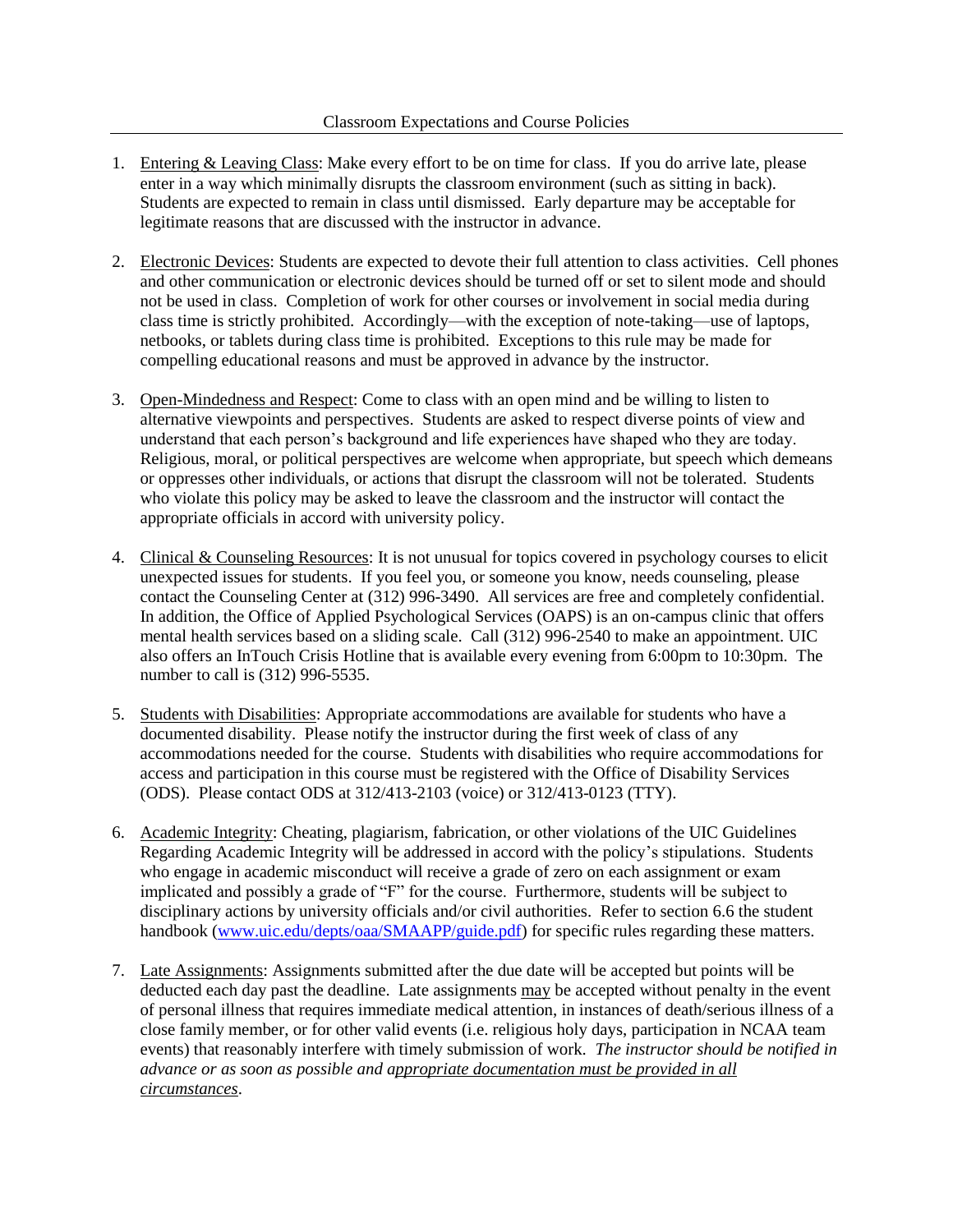8. SafeAssign & Blackboard: Part of the process of submitting assignments on Blackboard involves checking to see if your assignment has been successfully uploaded into the SafeAssign system. *Students are responsible for ensuring that their assignments have been uploaded correctly*. This can be done by checking in SafeAssign and also in the Gradebook, where an icon with a green exclamation mark will appear in place of the grade for the assignment until a grade is entered.

If the green exclamation mark is not present in the Gradebook for that assignment, your paper has not been submitted and Blackboard will not have a record of your assignment. If other attempts to submit the assignment are unsuccessful, you must email the instructor and your TA, with your assignment as an attachment, as soon as possible. Late penalties will apply for assignments that were unsuccessfully uploaded onto Blackboard and were submitted late via email.

- 9. Grades: *Grades are earned*, not given. As such, grades will not be arbitrarily raised for any reason. If, for one reason or another, you absolutely must have an 'A' or other grade in this course, make sure you put start the semester by putting forth the required effort to earn an 'A' or other grade and be sure you continue with that effort until the term ends. This includes reading the text, studying the material well in advance of exams, and asking questions when you don't understand something. If you are having difficulties, make an appointment to meet with the instructor.
- 10. Syllabus and Course Changes: The syllabus may be modified at any time to meet the objectives of the course or accommodate the needs of students. This may include change in the order of events, alteration of requirements, or adjustment of grading procedures. In the event that such changes are necessary, students will be notified right away and a revised syllabus will be posted on Blackboard.